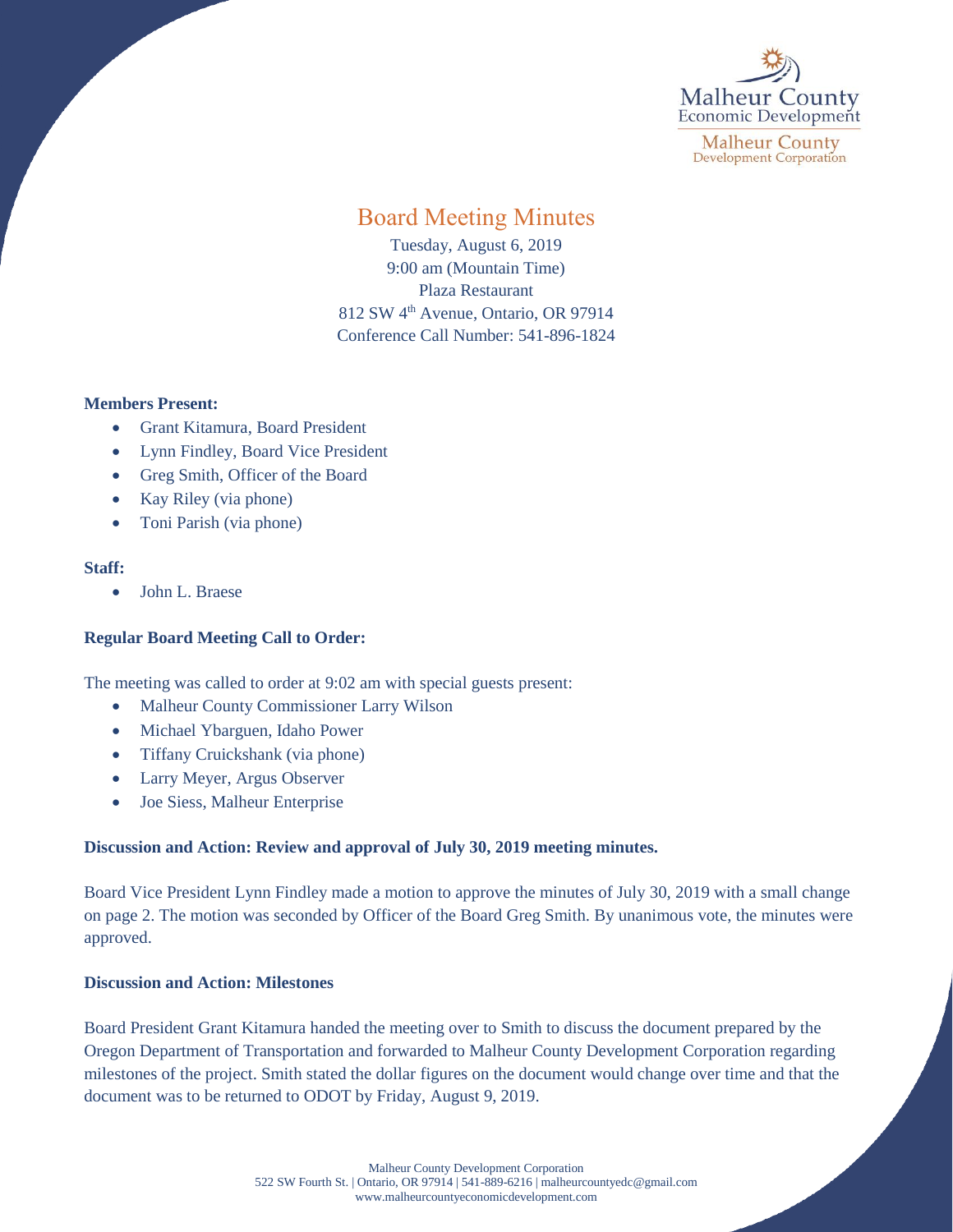Kitamura expressed concern over the phrasing of "breaking ground" by the end of the year. Smith explained the approval of the project by the Oregon Transportation Commission did meet the statutory intent of the bill. Smith also said the state agency is following the standard approach in the handling of the money in incremental stages. Currently, Anderson Perry and Rail Pros are working on the milestone document.

Smith advised of adding an independent third party to act as cost estimator throughout the project.

Smith also explained the Tioga Group would be kept on by the state as a third-party evaluator and praised their expertise.

## **Discussion: Meeting with Americold**

Smith informed the board an earlier meeting with Americold was positive. Legal staff are currently preparing documents to keep further discussions confidential per ORS 192.345 (2) and:

*Trade secrets. "Trade secrets," as used in this section, may include, but are not limited to, any formula, plan, pattern, process, tool, mechanism, compound, procedure, production data, or compilation of information which is not patented, which is known only to certain individuals within an organization and which is used in a business it conducts, having actual or potential commercial value, and which gives its user an opportunity to obtain a business advantage over competitors who do not know or use it..* 

### ORS 192.355 (4).

*Information submitted to a public body in confidence and not otherwise required by law to be submitted, where such information should reasonably be considered confidential, the public body has obliged itself in good faith not to disclose the information, and when the public interest would suffer by the disclosure.*

### **Discussion: Meeting with Froerer family**

Smith briefed the board on a meeting regarding a private rail crossing with members of the Froerer family. Smith reported the meeting as positive and multiple options were being investigated.

### **Discussion: Nyssa Chamber of Commerce newspaper**

Smith thanked the Nyssa Chamber of Commerce for an article in the August 2019 edition of the About Town newspaper. Numerous members of the board also expressed appreciation for the article regarding the reload facility.

## **Discussion: Line of Credit**

Smith recommended the board consider beginning the search for a lender to assist in a line of credit for the project. Smith stated the minimum amount needed is \$500,000 in the early stages of the project.